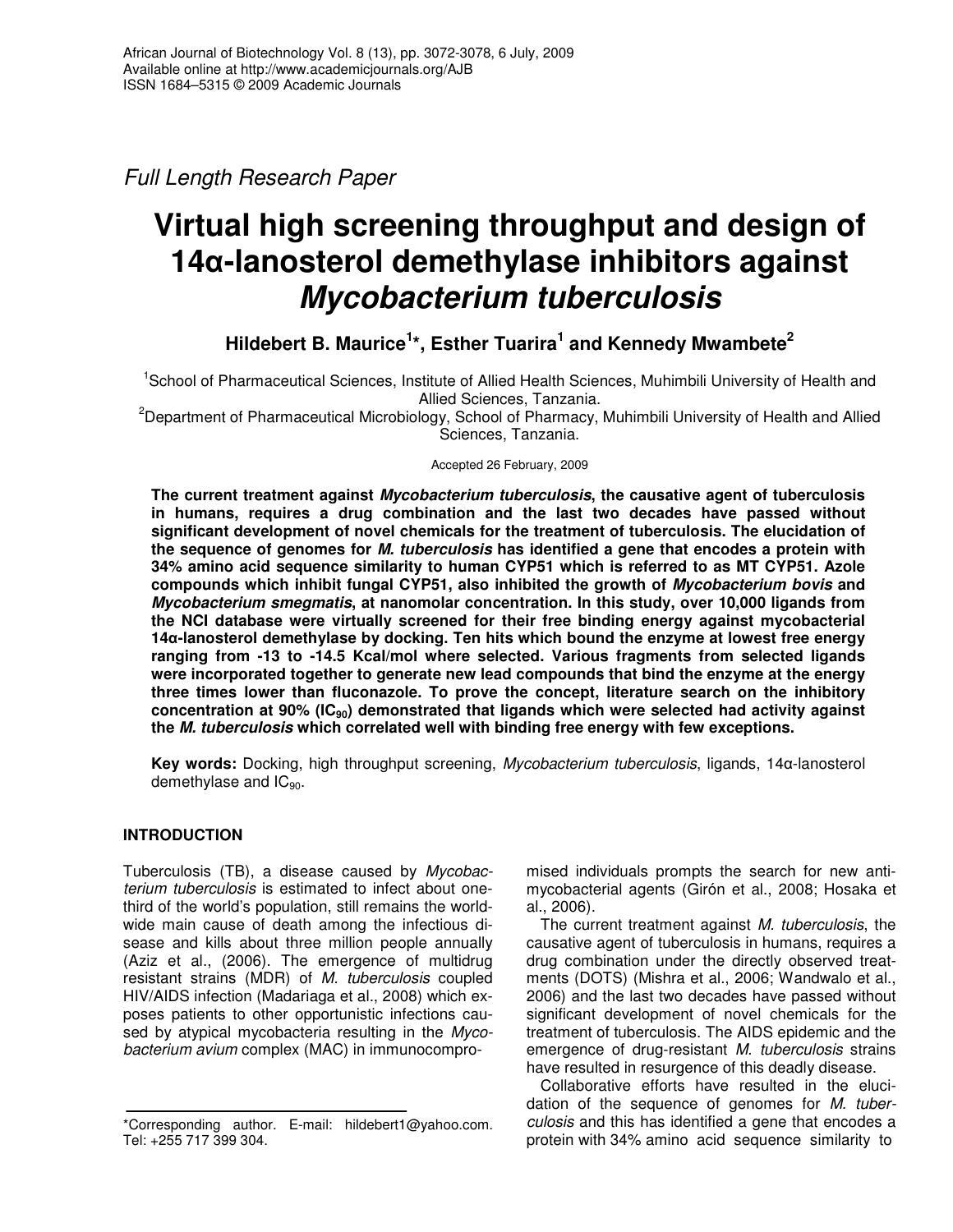human CYP51 which is referred to as MT CYP51 (Jackson et al., 2003).

Azole compounds which are potent anti-mycotic agents, have been firmly established that their antimycotic properties results from their ability to inhibit CYP51 which reduces sterol levels, thereby weakening membrane structures and preventing cell growth (Guardiola-Diaz et al., 2001).

Using radio-labelled incorporation from mevalonate it has been shown that sterol biosynthesis occurred during growth of the organism even though at lower levels than in fungi and their importance is not resolved since hopanoids are the ones present in prokaryotic cells than sterols (Podust et al., 2001).

 $14\alpha$ -Lanosterol demethylase (MT CYP51) catalyzes an essential early step in sterol metabolism whereby it removes a methyl group, from lanosterol. This leads to an accumulation of methylated sterol precursors. Inhibition of this enzyme leads to the disruption of cell membrane which results in inhibition of growth and/or cellular death (Micheal, 2006).

Recent studies have confirmed that azole derivatives which inhibit fungal CYP51, also inhibits the growth of *Mycobacterium bovis* and *Mycobacterium smegmatis*, accepted models for the study of *M. tuberculosis* at nanomolar concentration and were more active than the most used drug isoniazid and other inhibitors were identified experimentally through high throughput screening (Guardiola-Diaz et al., 2001).

It is therefore logical to think that developing inhibitors against the mycobacterial demethylase enzyme has the potential to kill *M. tuberculosis* and therefore a potential target for the discovery of new drugs to treat tuberculosis. More important, it has been proven that drug resistance existing in *Candida albicans* cannot cross to the mycobacterium due to the fact that in residues lining cavities the CYP51 enzyme of these two microorganisms are different and are coded by two different genes (Podust, et al., 2001).

### **METHODOLOGY**

The design of enzyme binders was carried out first by docking ligands from the library and then by adding moieties on some of the identified hits using the docking programme, ArgusLab (Planaria Software LLC, Seattle, WA, USA). Compounds were accessed from two NCI database one containing 2,341 and the other Kegg containing 10,005 compounds and the mycobacterial 14 $\alpha$ -lanosterol demethylase (Code 1H5Z) was obtained from RCSB Protein Data Bank (http://www.rcsb.org/pdb/2006). The whole enzyme was assumed to be the binding pocket to enable possibilities of some ligands to bind to other non-substrate binding pockets that exist which may identify important bindings and all bound waters and ligands were removed from the protein. So, the binding pocket size was calculated to be 60 x 55.515 x 60. All ligands were visually inspected and over 500 were selected, drawn, geometrically optimized, energy minimized and docked manually into the enzyme. ArgusDock

was the docking engine and the ligand was set to be flexible with the Ascore as the scoring function at regular precision. Grids were precalculated automatically by the programme at the resolution of 0.400. Before docking, the numbers of ligand torsions are calculated and maximum number of poses was set to be 150. Root node radii for each ligand were calculated, poses were searched and energy for each was calculated and the ligand pose with the lowest energy was considered to be the best. At the end of docking, the ligand residue was highlighted and neighbouring amino acid and/or heme residues within 3.5 angstroms were selected. The programme was commanded to hide the unselected residues so as to determine amino acids lining the binding cavity. Also, hydrogen bonds and bumps were monitored. Importantly the distance between every ligand and heme was also determined.

The IC90 values on the whole organism were searched from the results that were published by Southern Research Institute through their website (www.taacf.org) in 2006.

## **RESULTS AND DISCUSSION**

Ten hits with significantly lower binding free energy were identified with some that are already in clinical use to treat other diseases. Six of them bound the enzyme with free energy twice less than that of fluconazole. Also, leads generated had better binding features and even much lower binding free energy than azoles. The lower binding free energy is an indicator of the capacity of compound to inhibit the enzyme at lower concentrations (IC50). Some of the compounds that have the potential to inhibit the enzyme

From this study, it has been learnt that there are about fifteen residues essential for ligand binding namely 256 Ala, 101 and 259 His, 82 and 321 Ile, 79 Met, 433 Met, 78 Phe, 83 Phe, 255 Phe, 252 Ser, 176 Thr, 76 Tyr and 434 Val. These residues were considered to be neighbouring the ligand as long as it was in its 3.5Å proximity. At the base of the binding pocket, there is a heme porphyrin that accounts for some binding free energy of some ligands. With the exception of two ligands, ketoconazole and ligand 245, all ligands interacted with the active site. Ketoconazole and ligand 245, even though having an imidazole ring in common, interacted with the other site opposite of the validated one and this may suggest the possibility of generating non competitive inhibitors to natural ligands. The residues lining the ketoconazole pocket included 397 and 398 Ala, 389 and 393 Arg, 377 Asp, 308 Glu, 390 Gly, 401 Ile, 311 and 315 Leu, 312 Lys, 387 Phe, 386 Pro, 382 and 384 Trp (Figure 1).

Ligands that had the scoring function energy higher than-13 kcal/mol were not considered further. The other factor that was considered was the possibility of the docked ligand to interact with the heme. It was generalized that the ligand was in interaction with the heme if the later was found within 3.5Å distance. It was important because heme interaction is associa-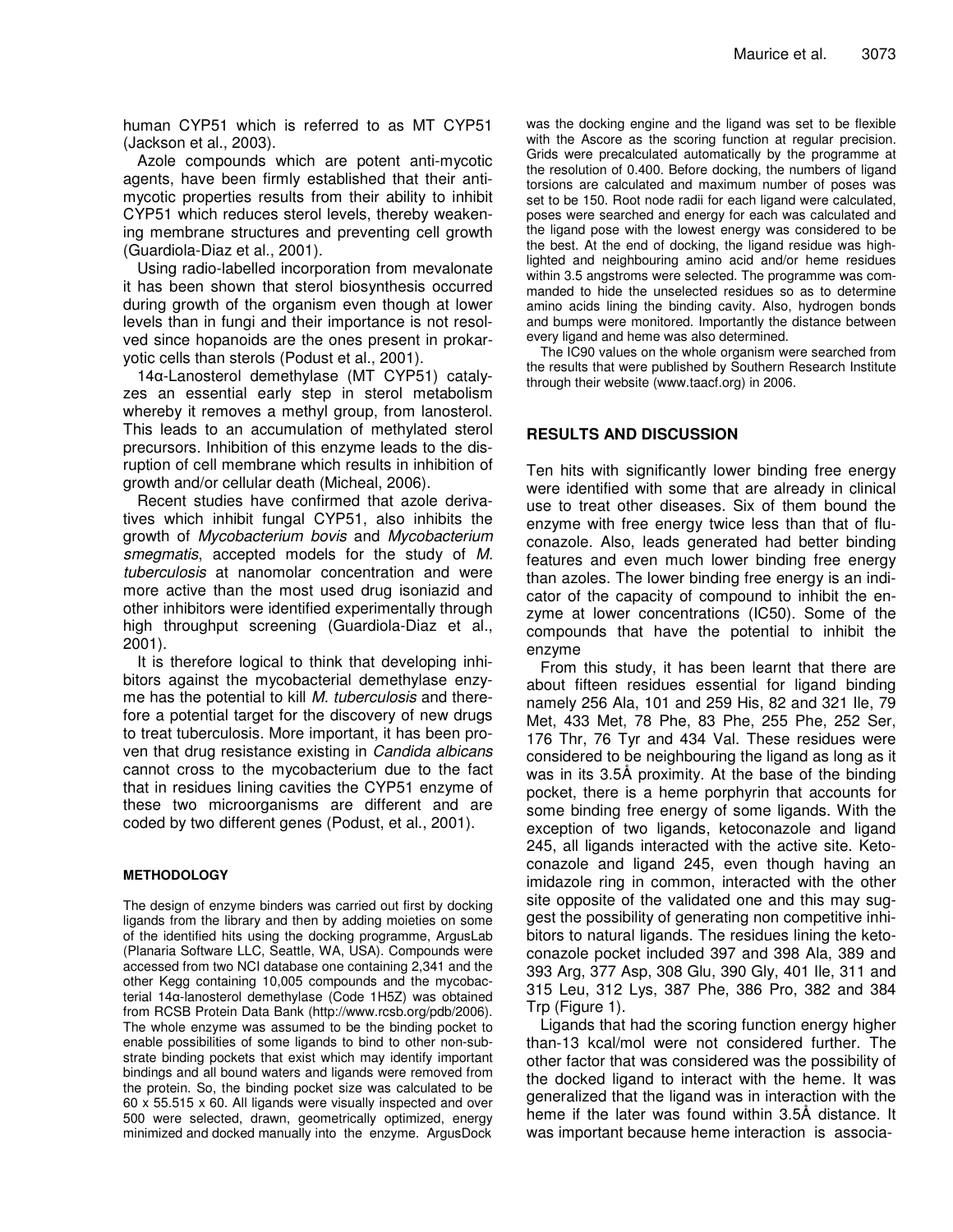

**Figure 1.** Demetylase enzyme bound with ketoconazole.

ted with azole toxicity in mycotic therapies.

From this docking study, it has been found that the binding sites is hydrophobic and prefer ligands that are hydrophobic to improve contacts. All ligands that were hydrophilic had low scoring function and could not make it to the hit list. Ligands with best score such as ligand 236 is a derivative of testosterone, itself a substrate of other cytochrome enzymes. This can be explained by the fact that the natural ligand, lanosterol, which is typically hydrophobic, formed only one hydrogen bond with 433 Met residues in a region inside the binding pocket. It has been found that mutation at 78 Phe resulted in ligands loosing affinity to the enzyme (Podust, et al., 2001) but none of our selected ligands failed to bind this particular residue which suggests that they may have activity against the mycobacterial bacillus.

Azoles which have shown activity against the enzy-

me and the whole organism *in vitro* were also docked and the results are included in the table and results are fairly consistent and in agreement with other past studies even though in different isozyme. It can be said that these azoles have modest binding free energy and all three had the binding energy higher than our ligands.

After the docking process, optimization by combining fragments of different drugs that were binding different parts of the pocket. Several permutation and combinations resulted into compounds with significantly lower binding energy and one of them is SPSM1. It is a big molecule and it needs to be further optimized to introduce drug like characteristics. The tris (dichlorophenyl) moiety binds deeper and interacts with the heme while the naphthalyl moiety binds the enzyme lid (Figure 2).

In this study, it was found that the aromatic moie-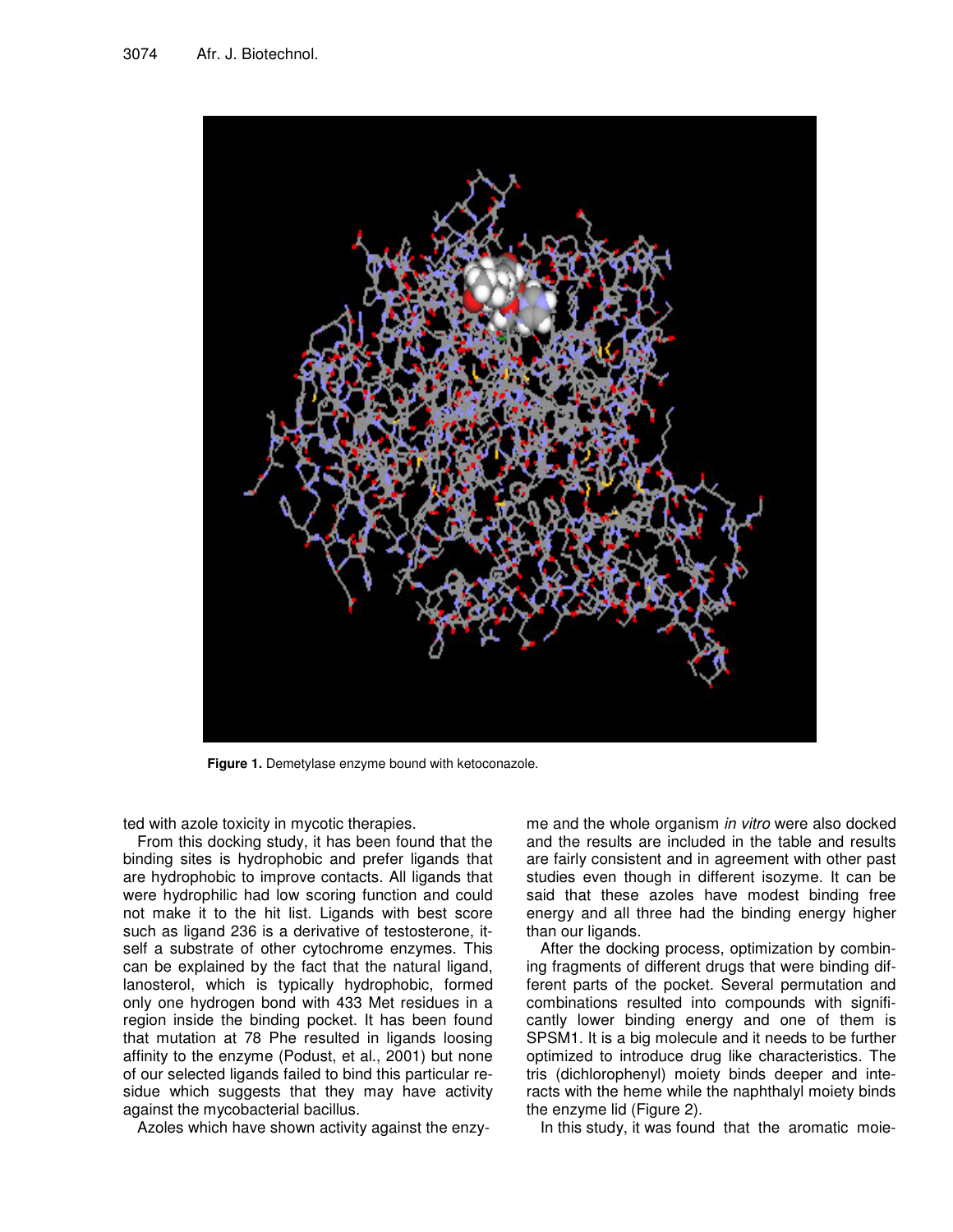

**Figure 2.** Demethylase enzyme bound with SPSM1.

ties of all drugs where aligning to phenylalanine and tyrosine residues that lines the hydrophobic part of the binding pocket which is itself generally hydrophobic.

After docking, one report published in 2006 indicated that some compounds have been screened for their antitubercular activities at TAACF, Southern Research Institute (www.taacf.org). It should be noted that IC90 results correlated well with the binding free energy as azoles with lower energy and had higher potency. Different from azoles, ligand 241 (Glafenin) showed no potency and this might have arisen from its hydrophilic nature which lower its up-take and capacity to reach the target enzyme because the mycobacterial cell wall is hydrophobic. Ligand 235 (clomiphene) is less potent than azoles against the *M. tuberculosis* even though it had higher binding free energy and it is considered that it is due to its overreliance on its hydrophobic moiety alone without making any hydrogen bonds to demethylase enzyme (Table 1).

## **Conclusion**

Over 10,000 library compounds have been screened against 14 $\alpha$ -lanosterol demethylase of *M. tuberculosis*. Ten hits have been obtained that bind the enzyme at lower energy which is an indicator of their capacity to kill the *M. tuberculosis*. They bind at lower energy than azoles which are known to act against the enzyme and the *M. tuberculosis*. Further optimization resulted into new leads that bind the enzyme at even lower energies. Some ligands that have been identified in this study were earlier tested for their antitubercular activities by the Southern Research Institute in 2006 and have shown potency which correlates well with binding free energies and efforts are underway to test the remaining untested compounds. Also, the work is ongoing to synthesize and test the designed compound SPSM1. It can be concluded that this work has provided an opportunity for further development that may result in novel agents against the disease.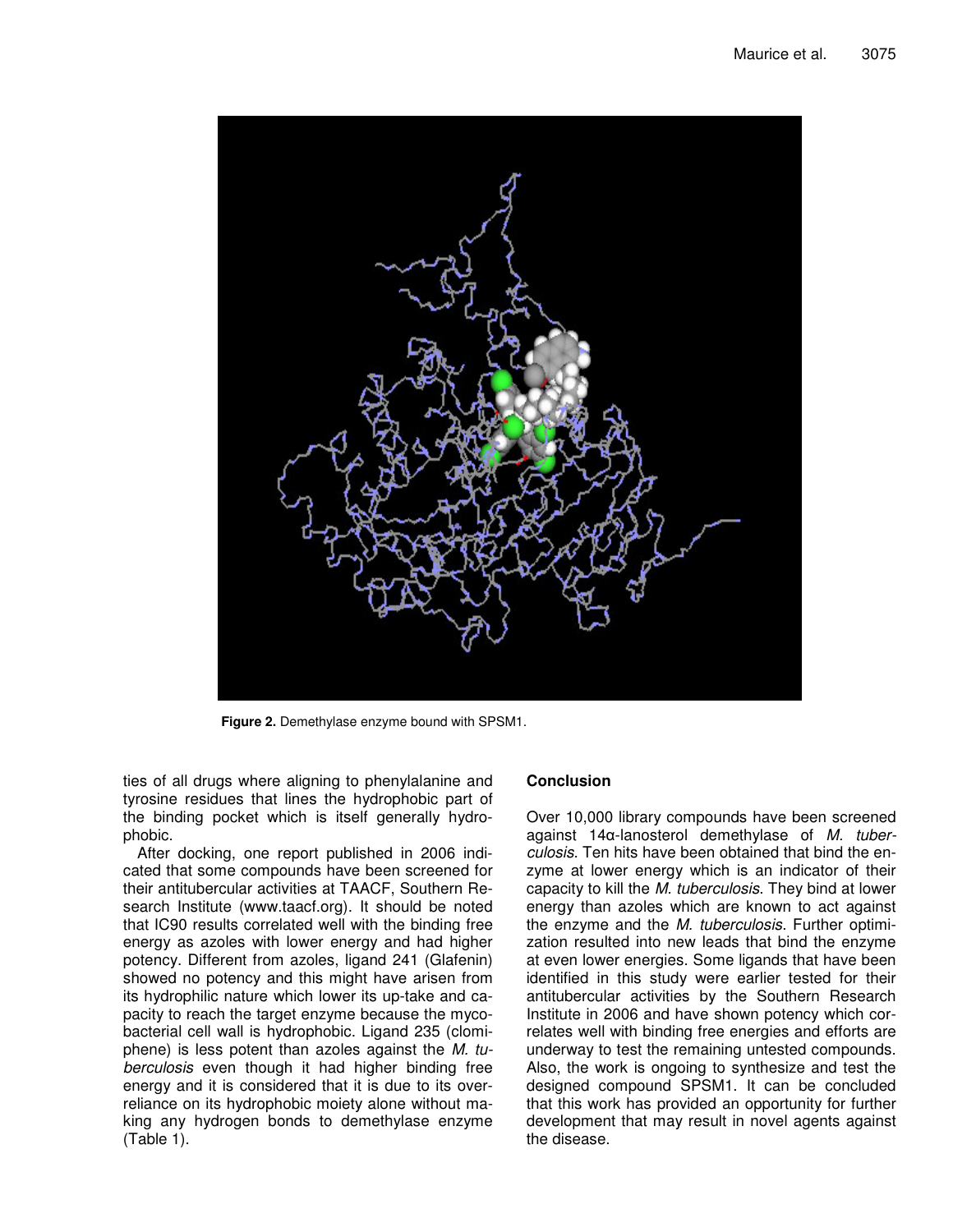Table 1. Compounds, their heme interaction tendencies, hydrogen bonding properties, binding affinities and their IC<sub>90</sub>.

| <b>Best structural pose</b>                                      | Amino acids                        | Hydrogen bond<br>lengths and<br>residues                                       | <b>Binding</b><br>energy<br>(Kcal/mol) | $IC_{90}$ (µg/mL)<br>H37Rv (as determined by TAAF,<br><b>Southern Research Institute</b> |
|------------------------------------------------------------------|------------------------------------|--------------------------------------------------------------------------------|----------------------------------------|------------------------------------------------------------------------------------------|
| Ligand 17 WIN 55, 212-2<br>O                                     | interaction<br>No<br>with the heme | 101 HIS: 2.85Å<br>252 SER: 2.69 Å                                              | $-13.8009$                             | Not yet invesitigated                                                                    |
| Ligand 190 ochratoxin                                            | interaction<br>No<br>with heme     | 252 SER: 2.92 Å,<br>256 ALA:2.427 Å,<br>259 HIS: 2.853 Å<br>and 2.3026 Å       | $-13.3285$                             | Not yet investigated                                                                     |
| Ligand 193 Rottlerin<br>O H<br>H O<br>O H<br>OН<br>HO            | Interacts<br>with<br>heme          | 252 SER: 2.88 Å<br>256 ALA: 2.93 Å<br>256 ALA: 2.439 Å                         | $-13.5301$                             | Not yet investigated                                                                     |
| 221<br>Ligand<br>$n-$<br>(acetamidophenyl-)<br>indomethacinomide | Interacts<br>with<br>heme.         | 252 SER: 2.908 Å<br>322 ILE: 2.8962 Å<br>323 ILE: 2.5193 Å<br>323 ILE 2.3397 Å | $-13.7611$                             | Not yet investigated                                                                     |
| Ligand 235 clomiphene                                            | with<br>Interacts<br>heme          | NO H-BONDS                                                                     | $-13.3404$                             | 5.789                                                                                    |
| Ligand 236 danazol<br>OН                                         | interaction<br>No.<br>with heme    | 433 MET: 2.638 Å<br>252 SER: 2.390 Å                                           | $-14.8985$                             | Not yet investigated                                                                     |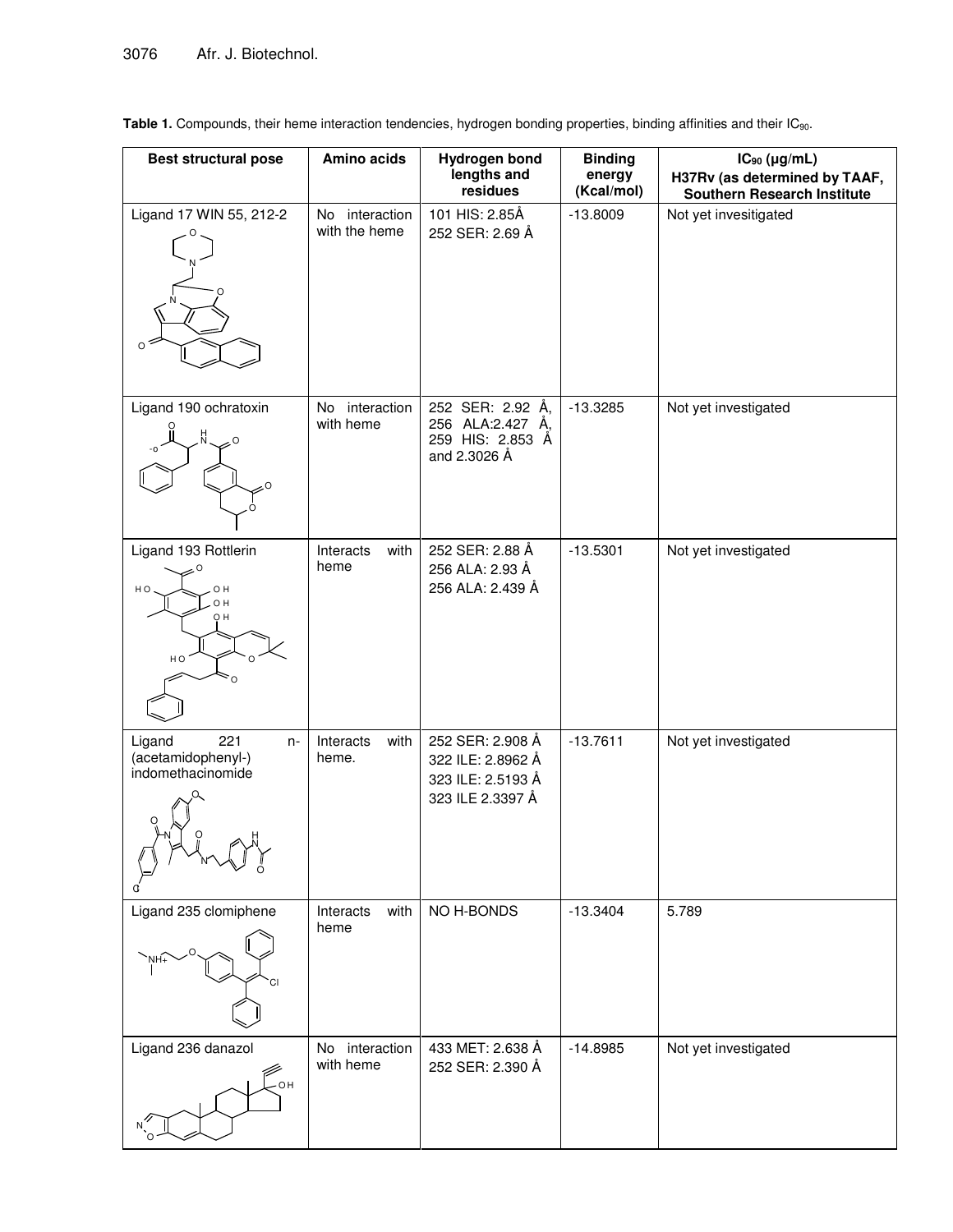### **Table 1.** contd.

| Ligand 237<br>C <sub>1</sub>                 | No interaction<br>with heme  | 259 HIS: 2.993 Å                                                               | $-13.9946$ | Not yet investigated |
|----------------------------------------------|------------------------------|--------------------------------------------------------------------------------|------------|----------------------|
| Ligand 241 Glafenine<br>HO<br>OН<br>HN<br>C1 | Interacts<br>with<br>heme.   | 252 SER: 2.908 Å<br>322 ILE: 2.896 Å<br>323 ILE: 2.5193 Å<br>323 ILE: 2.3397 Å | $-13.7602$ | >20                  |
| Ligand 242 triprolidine                      | Interacts<br>with<br>heme    | NO H-BONDS                                                                     | $-13.6526$ | >20                  |
| Ligand 246 curcumin                          | No interaction<br>with heme. | NO H-BONDS                                                                     | $-13.4784$ | >20                  |
| SPSM1                                        | Interacts<br>with<br>heme    |                                                                                | $-19.979$  | Not yet investigated |
| ketoconazole                                 |                              | 393 ARG: 2.3084 Å<br>390 GLY: 2.6805 Å                                         | $-11.5148$ | 2.563                |
| Miconazole                                   |                              | NO H-BOND                                                                      | $-12.2087$ | 1.594                |
| Fluconazole                                  |                              | 252 SER: 2.998 Å<br>101 HIS: 2.9252 Å<br>72 GLN 2.999 Å                        | $-8.95039$ |                      |

### **REFERENCES**

- Aziz MA, Wright A, Laszlo A, De Muynck A, Portaels F, Van Deun A, Wells C, Nunn P, Blanc L, Raviglione M (2006). Epidemiology of antituberculosis drug resistance (the Global Project on Antituberculosis Drug Resistance Surveillance): an updated analysis. Lancet, 368: 2142-2154.
- Girón RM, Máiz L, Barrio I, Martínez MT, Salcedo A, Prados C (2008). Nontuberculous Mycobacterial Infection in Patients With Cystic Fibrosis: A Multicenter Prevalence Study. Archivos de Bronconeumología (English Edition), 44: 679-684.
- Guardiola-Diaz HM, Foster LA, Mushrush D, Vaz ADN (2001). Azole-antifungal binding to a novel cytochrome P450 from Mycobacterium tuberculosis: implications for treatment of tuberculosis. Biochemical Pharmacol. 61: 1463-1470.
- Hosaka N, Kameko M, Nishimura H, Hosaka S (2006). Prevalence of tuberculosis in small pulmonary nodules obtained by videoassisted thoracoscopic surgery. Respiratory Med. 100: 238-243.
- Jackson CJ, Lamb DC, Marczylo TH, Parker JE, Manning NL, Kelly DE, Kelly SL (2003). Conservation and cloning of CYP51: a sterol 14[alpha]-demethylase from Myco-bacterium smegmatis. Biochemical Biophysical Res. Communications, 301: 558-